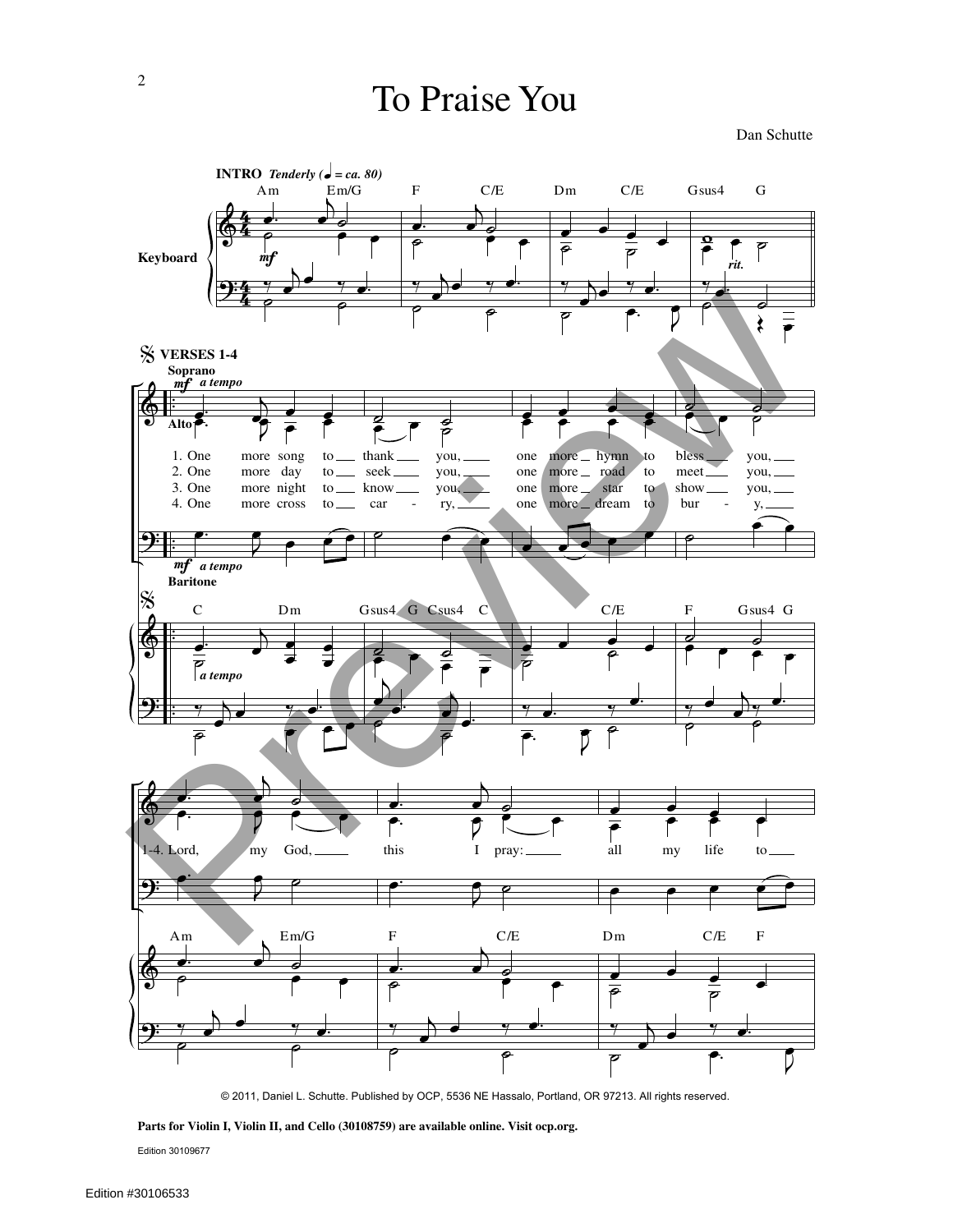

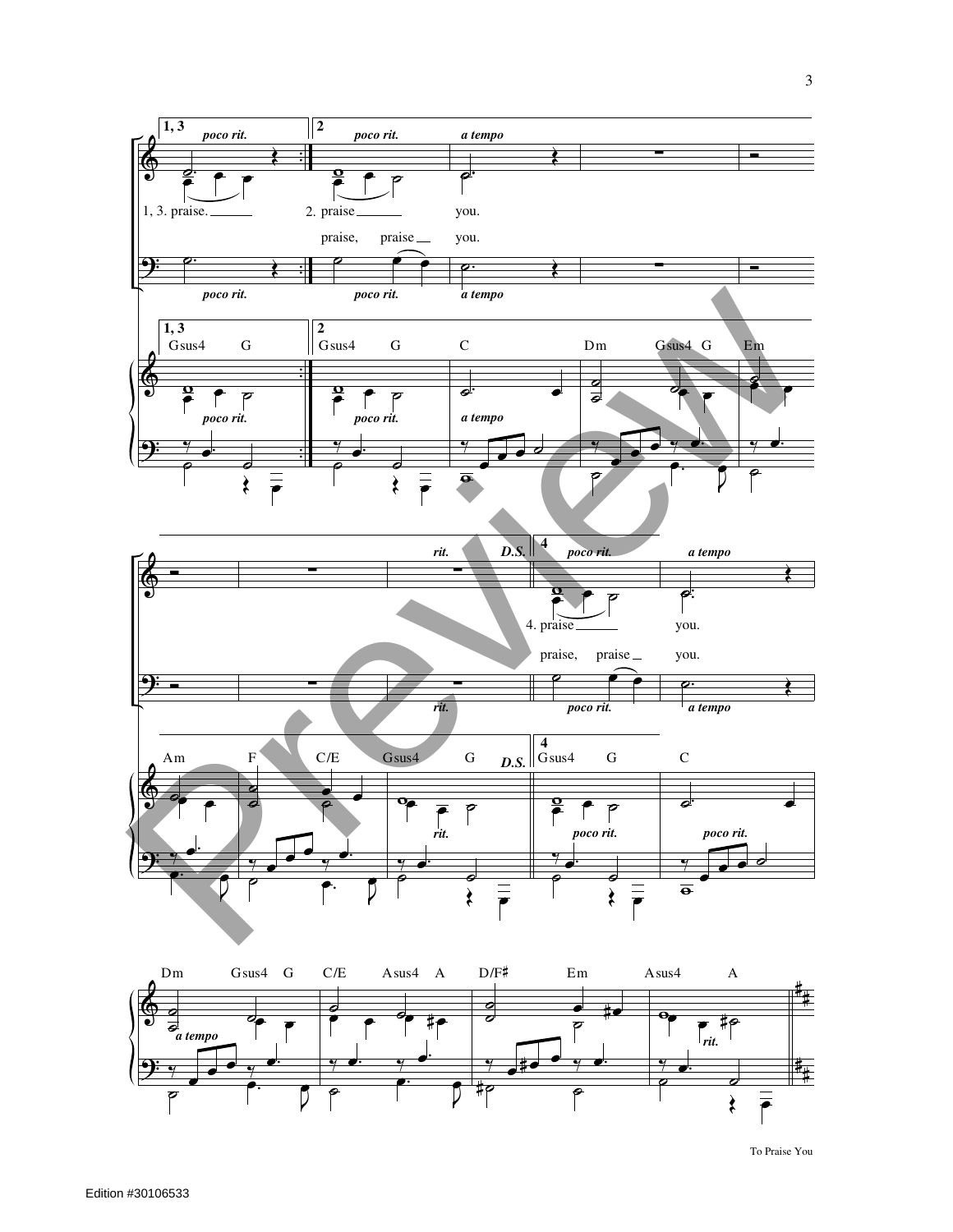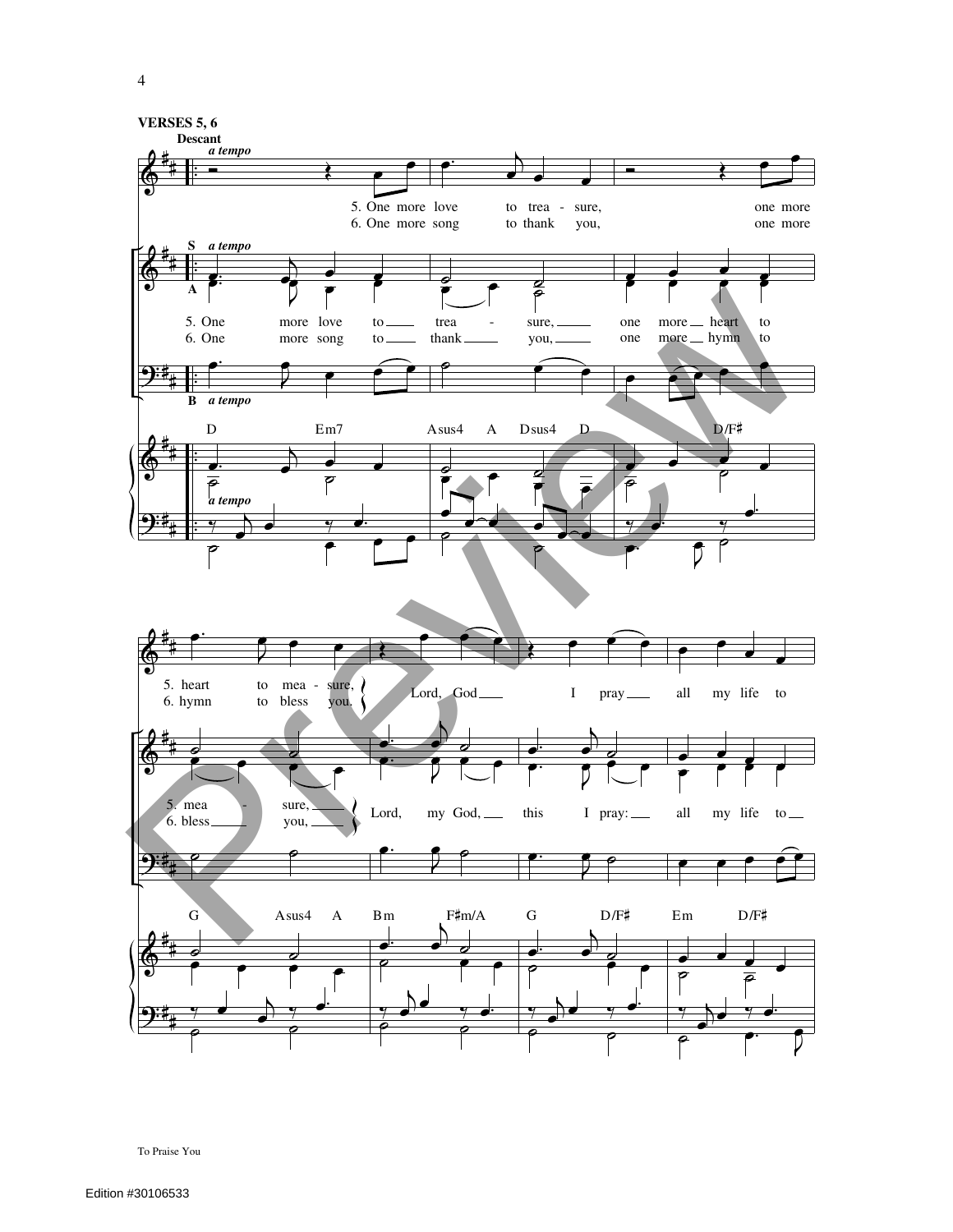

 $\overrightarrow{e}$   $\overrightarrow{e}$ 

œ

 $\frac{1}{2}$ 

 $\overline{\mathbf{e}}$ 

 $\frac{1}{\rho}$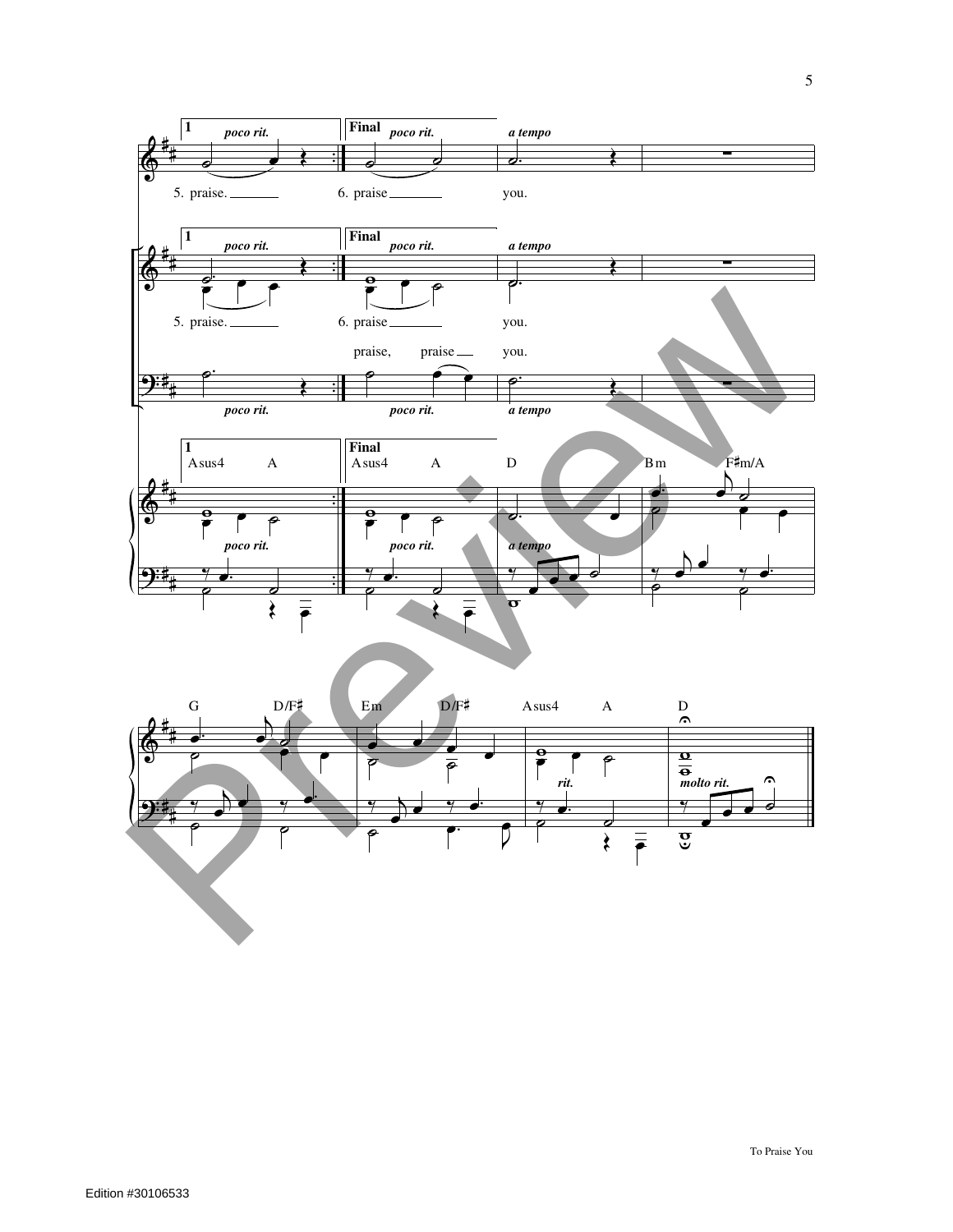*(Guitar/Vocal)*

Dan Schutte

© 2011, Daniel L. Schutte. Published by OCP, 5536 NE Hassalo, Portland, OR 97213. All rights reserved.  $\begin{array}{c} \sqrt{4}m & \\ \sqrt{4}m & \\ \sqrt{4}m & \\ \sqrt{4}m & \\ \sqrt{4}m & \\ \sqrt{4}m & \\ \sqrt{4}m & \\ \sqrt{4}m & \\ \sqrt{4}m & \\ \sqrt{4}m & \\ \sqrt{4}m & \\ \sqrt{4}m & \\ \sqrt{4}m & \\ \sqrt{4}m & \\ \sqrt{4}m & \\ \sqrt{4}m & \\ \sqrt{4}m & \\ \sqrt{4}m & \\ \sqrt{4}m & \\ \sqrt{4}m & \\ \sqrt{4}m & \\ \sqrt{4}m & \\ \sqrt{4}m & \\ \sqrt{4}m & \\ \sqrt{4}m & \\ \sqrt{4}m & \\ \sqrt{4}$  $\mathbf{e}$ Am Em/G **INTRO** *Tenderly* ( $\boldsymbol{\phi} = ca. 80$ ) **(Kbd)**  $\begin{array}{ccc} \n\frac{\pi}{f} & \text{p} & \text{p} & \text{p} & \text{p} \n\end{array}$  $\mathcal{L}_{s}$ F C/E  $\overrightarrow{e}$ Dm C/E ˙ ˙ Gsus4 G *rit.*  $\frac{2}{9}$  $\frac{log(1)}{e}$  $\begin{array}{ccc} \bullet & \bullet & \bullet \end{array}$ 1. One 2. One 3. One 4. One more song to more more night more cross day to to to **S VERSES 1-4** Dm F *a tempo* œ œ œ œ seek know car thank \_\_\_\_\_\_\_\_ you, \_ you, you, ry, Gsus4 G Csus4 C œ œ œ œ one one one one more hymn more road more star more dream to to to to C/E ˙ œ œ bless meet show bur you, you, you, y, F Gsus4 G  $\&$  .  $\int$  .  $\int$  .  $\int$  .  $\int$  .  $\int$  .  $\int$  .  $\int$  .  $\int$  .  $\int$  .  $\overrightarrow{p}$   $\overrightarrow{p}$   $\overrightarrow{p}$   $\overrightarrow{p}$   $\overrightarrow{p}$   $\overrightarrow{p}$   $\overrightarrow{p}$   $\overrightarrow{p}$   $\overrightarrow{p}$   $\overrightarrow{p}$   $\overrightarrow{p}$   $\overrightarrow{p}$   $\overrightarrow{p}$   $\overrightarrow{p}$   $\overrightarrow{p}$   $\overrightarrow{p}$   $\overrightarrow{p}$   $\overrightarrow{p}$   $\overrightarrow{p}$   $\overrightarrow{p}$   $\overrightarrow{p}$   $\overrightarrow{p}$   $\overrightarrow{p}$   $\overrightarrow{p}$   $\overrightarrow{$  $\mathbf{e}$ my God, Am Em/G 1-4. Lord,  $\cdot$   $\cdot$   $\cdot$  $\Gamma_{\circ}$ this I pray: F C/E e contract to the contract of the contract of the contract of the contract of the contract of the contract of the contract of the contract of the contract of the contract of the contract of the contract of the contract of Dm C/E F **1, 3**  $\overline{\phantom{a}}$ praise. Gsus4 G *poco rit.*  $\breve{\Phi}$ **2** 。<br>。<br>。 2. praise Gsus4 G *poco rit.*  $\overline{a}$ . you. C *a tempo*  $\overline{\phantom{a}}$ Dm Gsus4 G Ó<br>Ó Ó Ó Ó Em Am Ó<br>Ó Ó Ó Ó F C/E Ó<br>Ó Ó Ó Gsus<sub>4</sub> G *<i>D.S.*  $\ell$  $\overline{\mathbf{t}}$ **4**  $\overline{\phantom{a}}$ 4. praise Gsus4 G *poco rit.*  $\frac{1}{e}$ you. C *a tempo*  $\leftrightarrow$   $\rightarrow$ Dm Gsus4 G  $\leftrightarrow$   $\rightarrow$ C/E Asus4 A Ó Ó D/F# Em Ó Ó Asus4 A *rit.* SUPERFIST 14 Dm Gaust G Caust C<br>  $\frac{P}{Q}$ <br>  $\frac{P}{Q}$ <br>  $\frac{P}{Q}$ <br>  $\frac{P}{Q}$ <br>  $\frac{P}{Q}$ <br>  $\frac{P}{Q}$ <br>  $\frac{P}{Q}$ <br>  $\frac{P}{Q}$ <br>  $\frac{P}{Q}$ <br>  $\frac{P}{Q}$ <br>  $\frac{P}{Q}$ <br>  $\frac{P}{Q}$ <br>  $\frac{P}{Q}$ <br>  $\frac{P}{Q}$ <br>  $\frac{P}{Q}$ <br>  $\frac{P}{Q}$ <br>  $\frac{P}{Q}$ <br>

Edition #30106533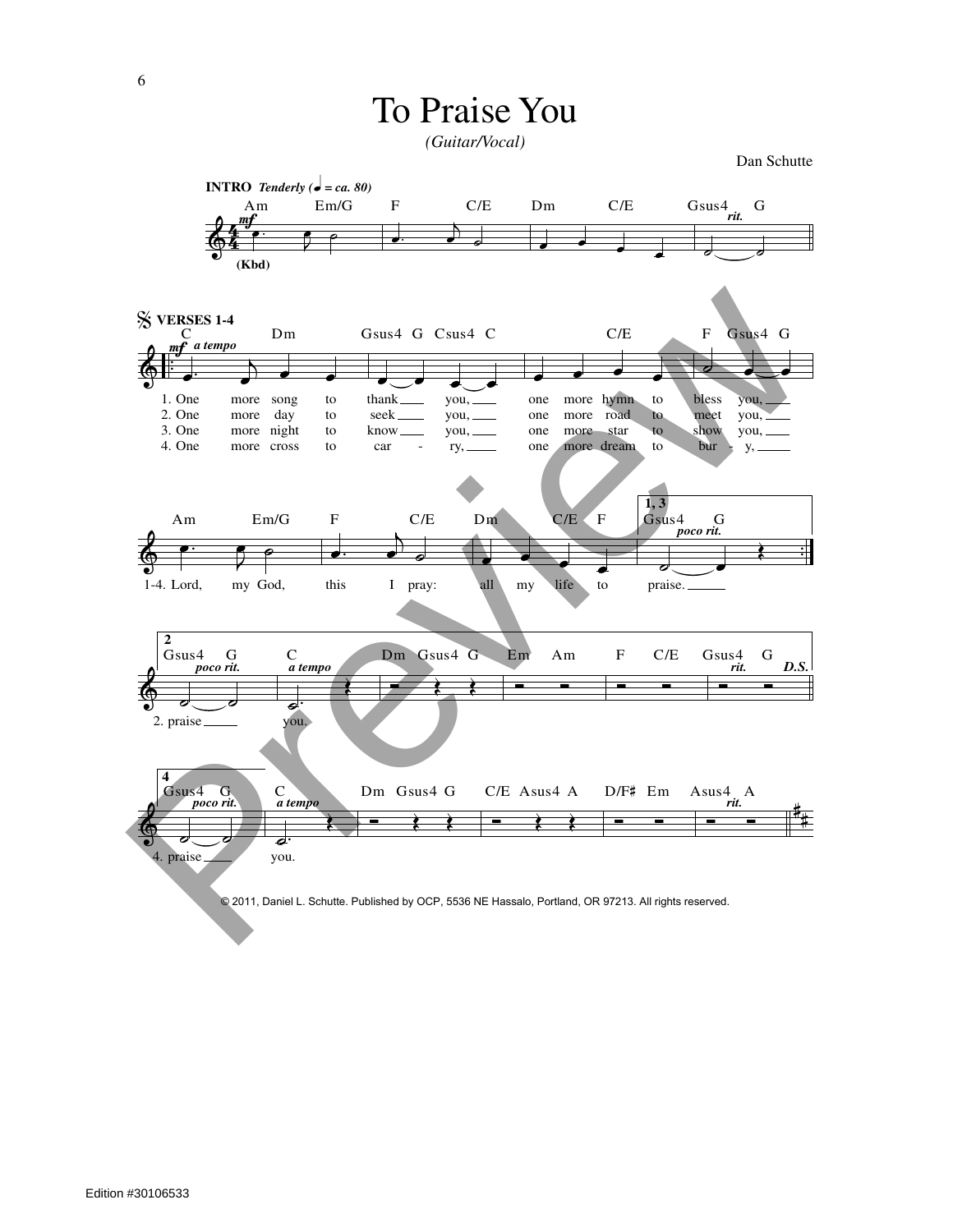

At the center of our Christian faith is the practice of learning to give God praise in all things. This is not only part of communal worship but also the essence of our personal spiritual lives as we experience God's presence. St. Ignatius of Loyola's famous maxim "All for the greater glory of God" is at the center of this song. It is a prayer expressing the desire that every moment of our living may become a moment of praise. We never know when we might breathe our last breath, speak our last word, or sing our final song. We hope that we can live every day, every moment, as if it might be our last.

Each verse is designed for singing as a pair. You will notice that the first of the pair leads harmonically into the second. If you need to shorten this piece, keep this in mind. It's simply a matter of using the appropriate ending.

Note also that the piece modulates up a whole step for the final pair of verses. It would certainly be possible to forego this modulation if desired. In that case, simply use the endings that take you back to the accompaniment for verses 3 and 4.

The vocal arrangement is very versatile. The piece can be sung completely as a solo or entirely as an SAB choir arrangement. More variety can be achieved by using a combination of these options. There's a descant provided for use in the final verses.

*—Dan Schutte*